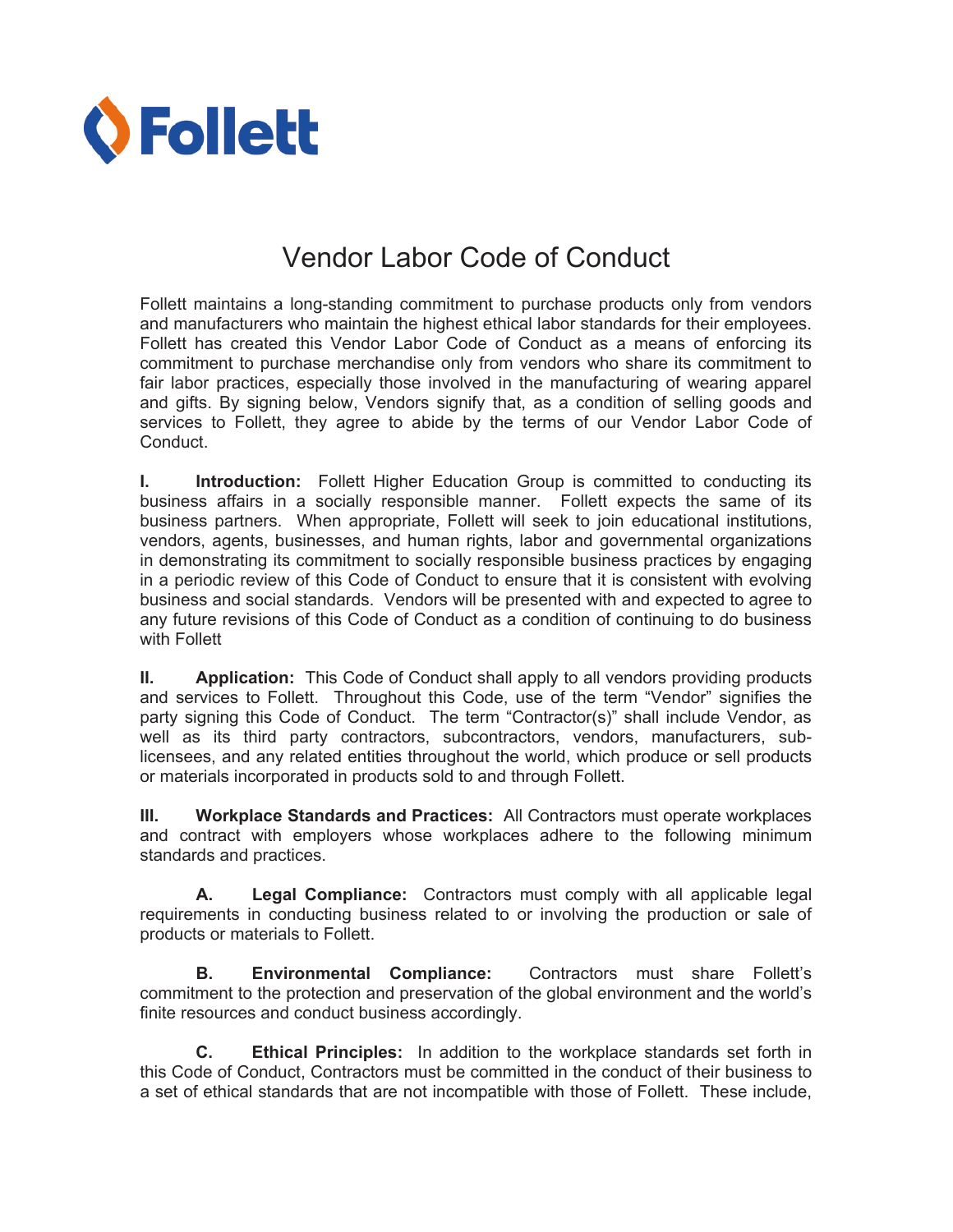but are by no means limited to honesty, integrity, trustworthiness, and respect for the unique intrinsic value of each human being.

**D. Employment Standards:** Vendors will only do business with Contractors whose workers are in all cases voluntarily present at work, not at risk of physical harm, fairly compensated, and not exploited in any way. In addition, the following specific guidelines must be followed, particularly with respect to manufacturers:

 **1. Wages and Benefits:** Contractors must provide wages and benefits that comply with all applicable laws and regulations and match or exceed the prevailing local manufacturing industry practices.

**2. Working Hours:** Contractors shall not require workers to work more than the lesser of 48 regular working hours per week, or the limit on regular working hours under applicable local law, and shall provide workers with at least one day off in every 7-day period. With respect to appropriately compensated overtime, Contractors shall not schedule overtime on a regularly scheduled basis in excess of the lesser of the standard work week plus 12 hours of overtime, or 48 standard hours plus 12 hours of overtime.

 **3. Child Labor:** The use of child labor is not permissible and will not be tolerated. Contractors must meet all applicable local laws regarding the minimum age of workers. Workers can be no less than fourteen years of age and not younger than the compulsory age to be in school in the country where the work is to be performed.

**4. Forced Labor:** Contractors shall not use involuntary labor, including forced, prison, bonded or indentured labor.

**5. Health and Safety:** Contractors must comply with applicable local law in providing workers with a safe and healthy work environment. If residential facilities are provided to workers, they must be safe and healthy facilities.

**6. Non-Discrimination:** While Follett recognizes and respects cultural differences, all workers must be employed on the basis of their ability to do the job, rather than on any personal characteristic. Contractors shall not discriminate in hiring, salary, benefits, performance evaluation, discipline, promotion, retirement or dismissal on the basis of an individual's ethnic or national origin, color, religion or sex.

**7. Harassment and Abuse:** Contractors shall treat workers with dignity and respect. No worker shall be subject to any physical, sexual, psychological or verbal harassment or abuse.

**8. Disciplinary Practices:** Contractors will not use or tolerate corporal punishment or any other form of psychological or physical coercion.

**9. Freedom of Association:** Contractors shall recognize and respect the right of workers to freedom of association and collective bargaining.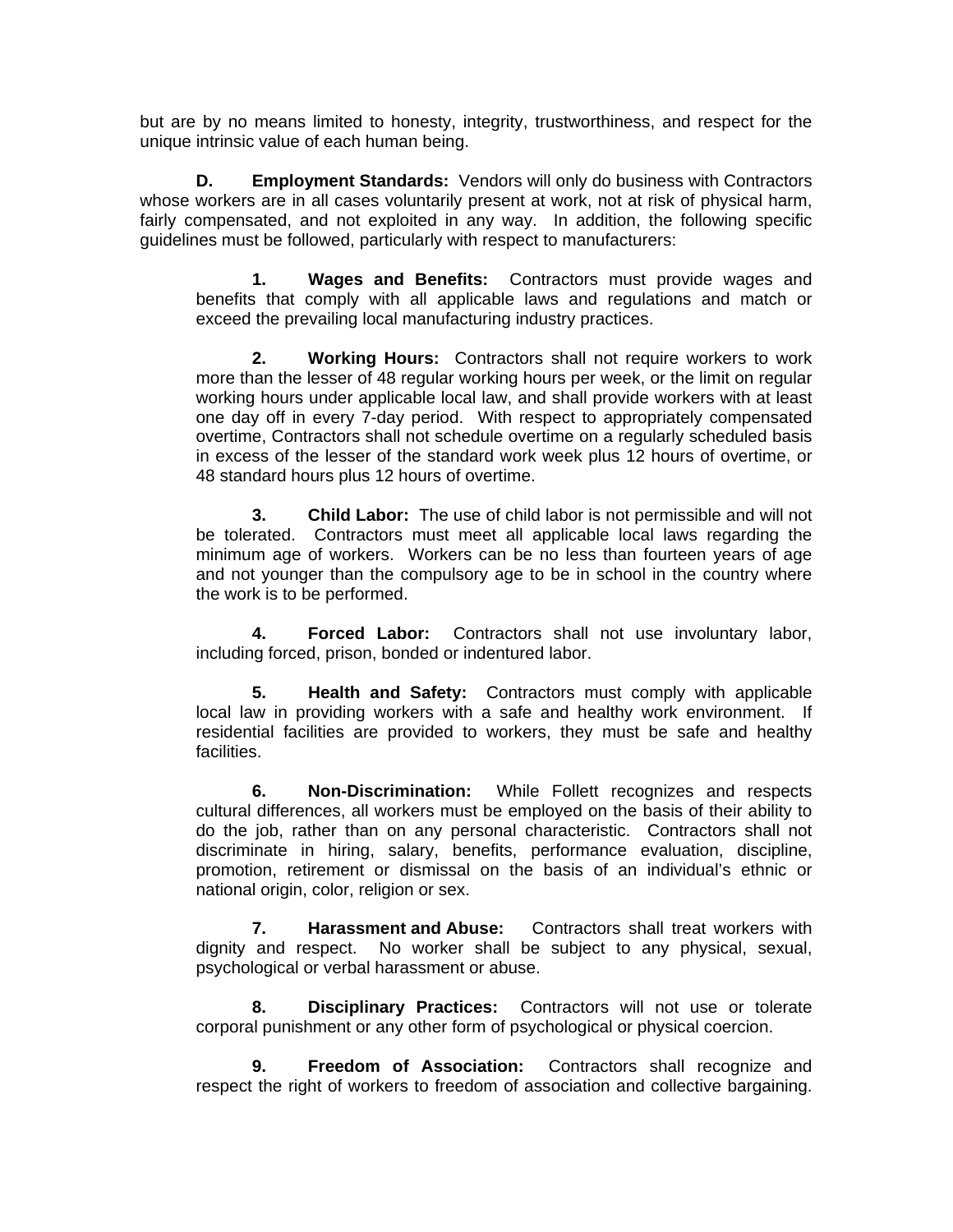Workers shall not be subject to intimidation or harassment in the peaceful exercise of their right to join or to refrain from joining any organization.

**10 . Human Rights:** Products and materials shall not be manufactured or produced in any country where the human rights environment would prevent, as determined by Follett in its sole discretion, the conduct of business activities in a manner that is consistent with this Code of Conduct.

**11. Legal System:** Products and materials shall not be manufactured or produced in any country where the local legal system would prevent Follett, as determined in its sole discretion, from adequately protecting its name, trademarks, images, or other interests or from implementing any provision of this Code.

**12. Political, Economic, and Social Environment:** Products and materials shall not be manufactured or produced in any country where the political, social or economic environment would threaten Follett's reputation and/or commercial or other interests, as determined by Follett in its sole discretion. Follett will periodically issue a list of such countries for Vendors' reference.

**IV. Verification:** It shall be the responsibility of each Vendor to ensure its compliance with this Code and to verify that all of its Contractors are in compliance with this Code. Each Vendor shall maintain on file such documentation as may be needed to demonstrate its compliance with this Code and shall make the documentation available for inspection upon request by Follett or Follett's designee.

**A***.* **Monitoring Compliance:** Follett recognizes that an effective and responsible monitoring mechanism is crucial to the successful implementation of this Code of Conduct. In order to provide a meaningful monitoring procedure, Follett has contracted with and designated an independent third-party external monitor to investigate compliance with this Code. Each Vendor shall provide Follett's designated external monitor with physical access to all Contractors' facilities where products are made, in whole or in part, whether by the Contractors or by third parties with whom the Contractors or their agents or representatives contract, in order to monitor and verify compliance with this Code of Conduct. Follett's designated external monitor shall be authorized to perform announced and unannounced visits to facilities for the purpose of monitoring compliance with this Code.

Upon request, every Vendor shall promptly provide Follett with the following information concerning each such facility where products to be sold by Follett are made: (1) the name, address, telephone number and facsimile number of the facility; (2) the name, address, telephone number and facsimile number of the owner(s) of the facility; (3) the name and job title of a contact person at the facility; (4) a detailed description of the type and quantity of all products made, assembled, or processed, in whole or in part, at the facility; (5) a summary description of the Vendor's relationship to the owners and/or operators of the facility (e.g., company owned, contractual, etc.); and (6) any other information Follett's external monitor deems necessary to effectively monitor and verify compliance with this Code.